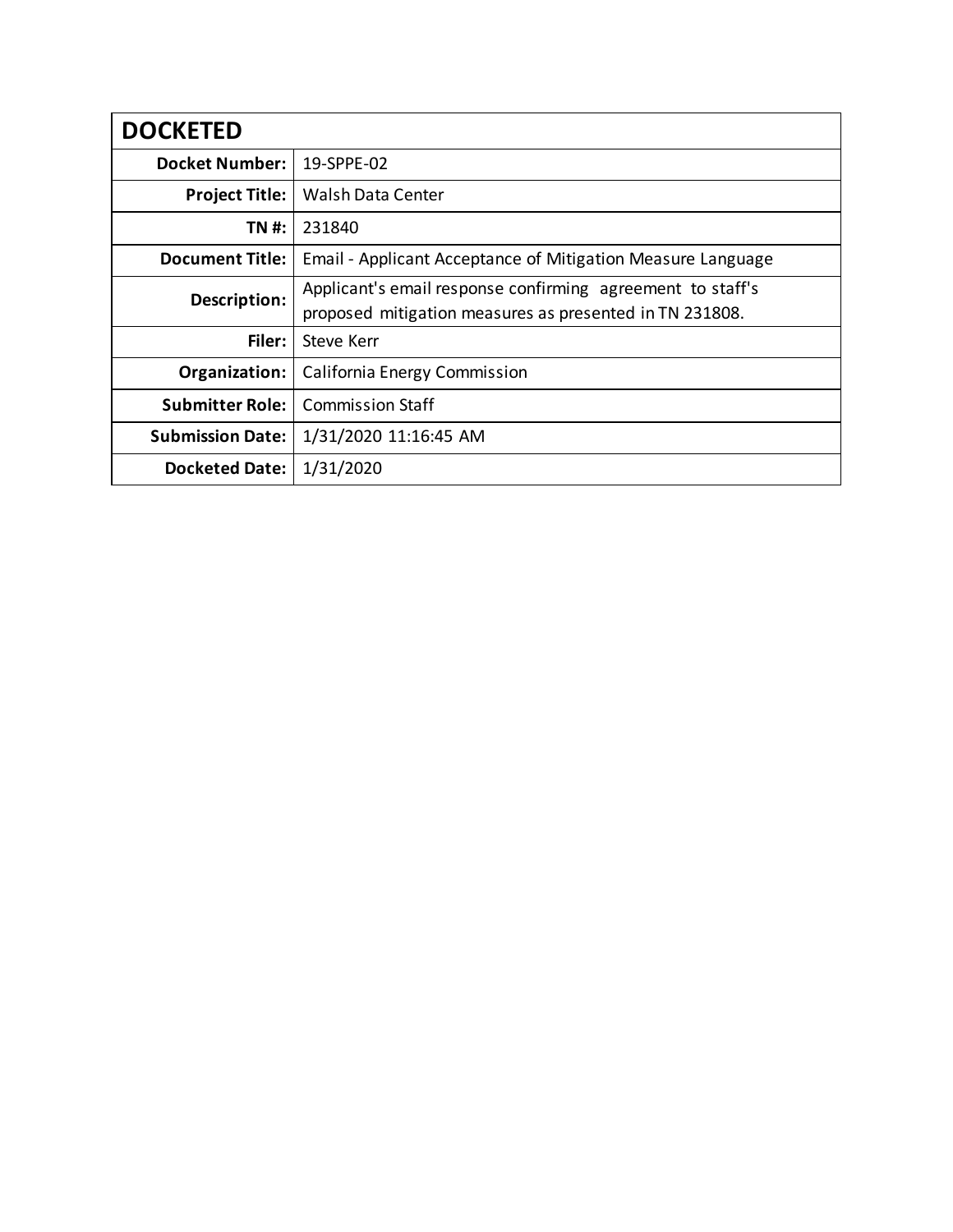From: [Scott Galati](mailto:sgalati@dayzenllc.com) To: [Payne, Leonidas@Energy](mailto:leonidas.payne@energy.ca.gov) **Subject:** RE: Walsh Mitigation Measure language **Date:** Friday, January 31, 2020 9:30:24 AM

**CAUTION:** This email originated from outside of the organization. Do not click links or open attachments unless you recognize the sender and know the content is safe.

Lon,

651 WP LLC has reviewed Staff's proposed mitigation measures and agrees to accept them. Thank you

Scott



**Scott A. Galati President** 1720 Park Place Drive Carmichael, CA 95608 Direct Line (916) 441-6574 Mobile (916) 505-6570 [www.dayzenllc.com](https://gcc01.safelinks.protection.outlook.com/?url=http%3A%2F%2Fwww.dayzenllc.com%2F&data=01%7C01%7C%7C5d58784063ad4a30643a08d7a6733ea2%7Cac3a124413f44ef68d1bbaa27148194e%7C0&sdata=4d%2FBapBWtPDDoXRnHLoZes8u4a9CdeI6F0Xs6T6lBew%3D&reserved=0)

**NOTE: This e-mail may contain material that is confidential, privileged and/or attorney work product solely for the use of the intended recipient(s). Any review, reliance or distribution by others or forwarding without express written permission is strictly prohibited.**

**From:** Payne, Leonidas@Energy [mailto:leonidas.payne@energy.ca.gov] **Sent:** Thursday, January 30, 2020 12:05 PM **To:** Scott Galati **Subject:** Walsh Mitigation Measure language

Scott:

Before a proposed mitigated negative declaration can be released for public review, California Environmental Quality Act (CEQA) requires that "[r]evisions in the project plans or proposals [are] made by *or agreed to* by the applicant" which avoid or mitigate all potentially significant effects (Cal. Code Regs., tit. 14, 15070(b)(1)). Once CEC staff and the applicant have found consensus on the proposed mitigation measures necessary for the determination of Mitigated Negative Declaration (MND), staff will ensure that the agreed-upon mitigation measures are incorporated into the Initial Study. Staff will publish the MND and Initial Study and submit them to the State Clearinghouse for a 30 day public review period.

In its Initial Study, CEC staff will be including two new mitigation measures in the technical area of Biological Resources (MM BIO-1 and 2) which would supersede the applicant proposed mitigation for Biological Resources included in the Project Description chapter of the application. Staff believes these measures are necessary to address potential impacts to nesting birds. At this time, this is the